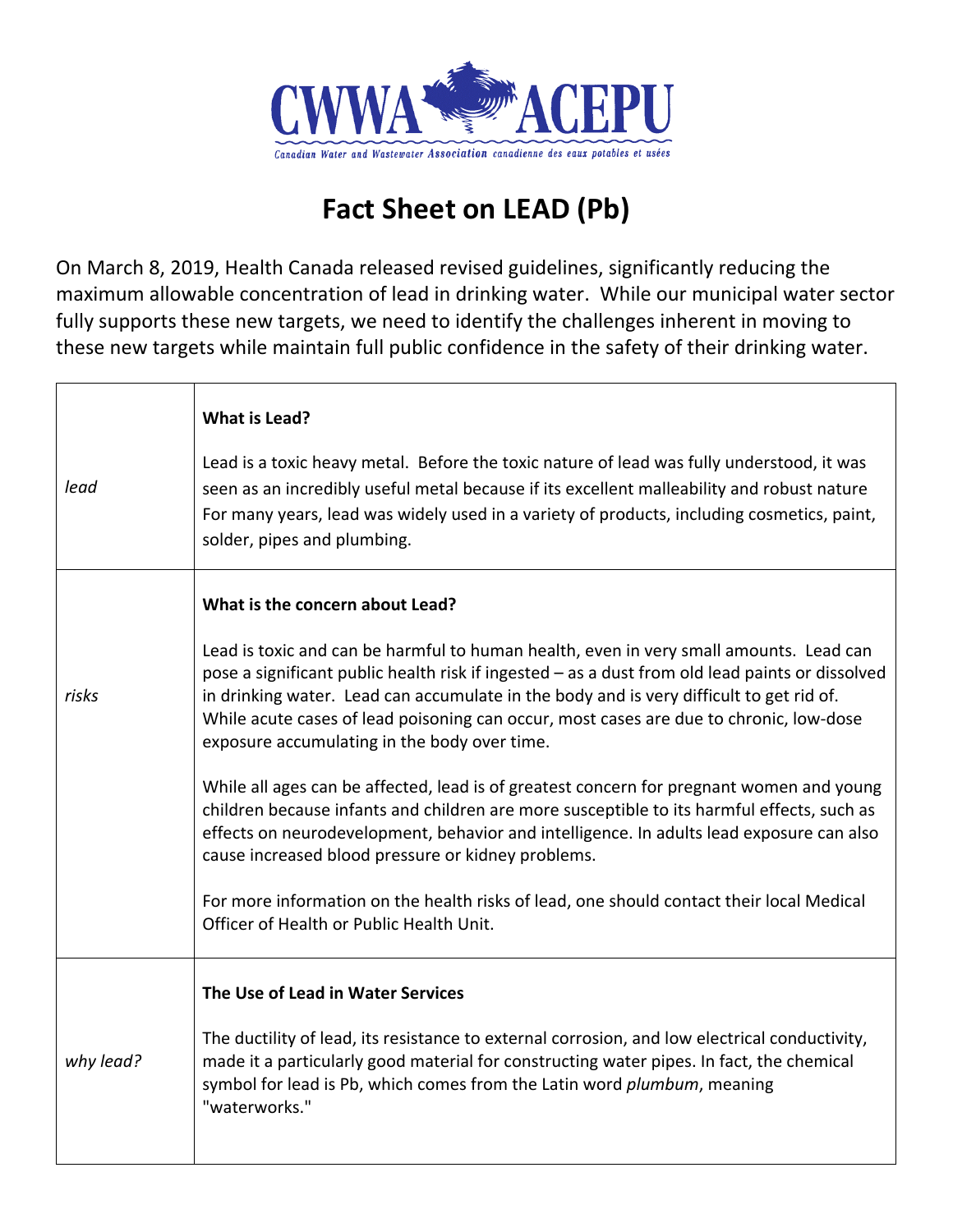| where is the<br>lead?<br>phasing out | In general, water that is treated and distributed in municipal systems is lead-free. Water<br>leaves the municipal treatment plants and travels through the 'water mains' (the large<br>water pipes down each street) lead-free. However, drinking water can come into contact<br>with lead in the 'service lines' (the pipes that connect each property to the water main).<br>Lead can also be found in the plumbing materials in the home, such as lead pipes, brass<br>fittings, and lead solder.<br>While Canadian municipalities began phasing out the use of lead in 'service lines' to<br>properties in the 1960's, the National Plumbing Code permitted the use of lead until 1975<br>and lead solder until 1986. Restrictions on lead content in brass fittings are much more<br>recent, with the newest requirements set in 2013. |
|--------------------------------------|----------------------------------------------------------------------------------------------------------------------------------------------------------------------------------------------------------------------------------------------------------------------------------------------------------------------------------------------------------------------------------------------------------------------------------------------------------------------------------------------------------------------------------------------------------------------------------------------------------------------------------------------------------------------------------------------------------------------------------------------------------------------------------------------------------------------------------------------|
|                                      | How Do We Eliminate or Control Lead?                                                                                                                                                                                                                                                                                                                                                                                                                                                                                                                                                                                                                                                                                                                                                                                                         |
| service line<br>replacement          | Of course our first goal is to eliminate lead from our systems by removing and replacing<br>lead service lines. Communities across Canada have endeavoured to strategically<br>replace lead service lines at appropriate opportunities such as during road reconstruction.<br>While this replacement process can be expensive and take many years, communities are<br>making great progress through these efforts and continue to identify and remove any<br>remaining lead service lines from their municipal systems.                                                                                                                                                                                                                                                                                                                      |
| alternatives                         | Alternatives to replacement are being considered, such as lining the existing service lines<br>and plumbing pipes, in an effort to find a less-expensive, yet effective way of addressing<br>existing lead lines.                                                                                                                                                                                                                                                                                                                                                                                                                                                                                                                                                                                                                            |
| private<br>property                  | The greatest challenge is that much, if not most, of a service line lies on private property,<br>not within the municipal road allowance. Complete replacement of the service line to a<br>home or building requires the cooperation and participation of the property owners.                                                                                                                                                                                                                                                                                                                                                                                                                                                                                                                                                               |
| municipal<br>incentives              | As yet, property owners are not required to cooperate, nor to address the plumbing<br>within their premises. Municipal utilities try to work with the property owners and many<br>offer financial incentives to participate in replacement programs. But this requires<br>extensive public education, public finances, and authority to work on private property.                                                                                                                                                                                                                                                                                                                                                                                                                                                                            |
| partial<br>replacement               | If unable to attain the property owners' participation, municipalities have often<br>conducted partial replacements - replacing the service line only from the water main to<br>the property line. However, recent studies have suggested such partial replacements can<br>temporarily cause greater potential risk by cutting into pipes and disturbing the lead.                                                                                                                                                                                                                                                                                                                                                                                                                                                                           |
| corrosion<br>control                 | Meanwhile, we adjust the chemistry of the water leaving the treatment plant to minimize<br>its reaction with any lead remaining in service lines or plumbing fittings. This is known as<br>'corrosion control'. The exact approach to corrosion control is unique in each community and is<br>highly dependent on the chemistry of the original source water (river, lake, well).                                                                                                                                                                                                                                                                                                                                                                                                                                                            |
|                                      |                                                                                                                                                                                                                                                                                                                                                                                                                                                                                                                                                                                                                                                                                                                                                                                                                                              |

<u> 1989 - Johann Stoff, fransk politik (f. 1989)</u>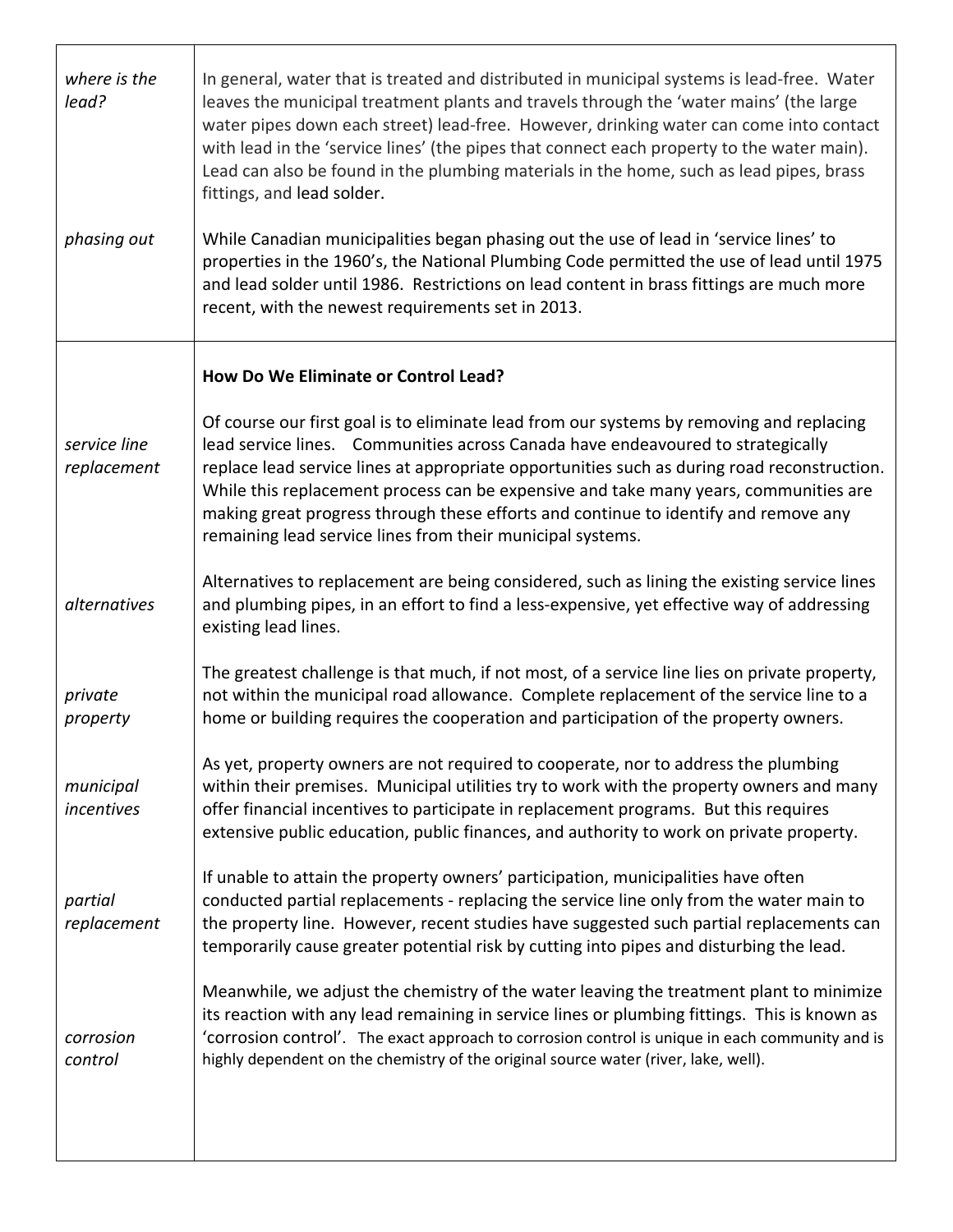|                       | <b>Short Term Mitigation</b>                                                                                                                                                                                                                                                                                                                                                                                                                                                                                                                                                              |
|-----------------------|-------------------------------------------------------------------------------------------------------------------------------------------------------------------------------------------------------------------------------------------------------------------------------------------------------------------------------------------------------------------------------------------------------------------------------------------------------------------------------------------------------------------------------------------------------------------------------------------|
|                       | There are steps a home owner can take in the short term to reduce the risks of lead.<br>Older homes that have been identified as having lead service lines or that suspect lead in<br>their plumbing and fittings can:                                                                                                                                                                                                                                                                                                                                                                    |
| run the tap           | Run their taps for 10 minutes each morning or when they have not used water for<br>a few hours as this will flush through any water that has been sitting in pipes and<br>potentially exposed to lead.                                                                                                                                                                                                                                                                                                                                                                                    |
| filters               | Filter their drinking water with a home point-of-use system that is CSA or NSF<br>certified to remove lead. These vary from simple jug filters to installing a filter<br>system under your sink or in your refrigerator system. It is very important that<br>these filters are maintained and/or replaced in accordance with the product's<br>recommended guidelines.                                                                                                                                                                                                                     |
|                       | What are the Guidelines and Regulations for Lead?                                                                                                                                                                                                                                                                                                                                                                                                                                                                                                                                         |
| national<br>committee | While the regulation of drinking water and the enforcement of such regulations falls<br>under provincial/territorial jurisdiction, regulators from each province and territory come<br>together with the federal government to form the Federal-Provincial-Territorial<br>Committee on Drinking Water. This committee then works with Health Canada to<br>establish the Guidelines for Canadian Drinking Water Quality and the Guideline Technical<br>Documents. These 'guidelines' are then adapted and implemented to varying degrees as<br>regulations in each province and territory. |
| old guidelines        | Since 1992, these national Guidelines have suggested the Maximum Allowable<br>Concentration (MAC) of lead in drinking water be no more than 0.01 mg/L. Communities<br>with identified lead issues have taken significant action to reduce lead exposure in their<br>communities through service line replacement and corrosion control.                                                                                                                                                                                                                                                   |
| new guidelines        | More recent research has indicated that lead can have harmful effects at extremely low<br>levels, which has prompted the federal government to lower the recommended<br>Maximum Allowable Concentration (MAC) of lead in drinking water from 0.01 mg/L to just<br>0.005 mg/L. This places Canada with one of the lowest targets in the world for lead in<br>drinking water.                                                                                                                                                                                                               |
| implementation        | It will then be up to each province and territory to determine how they might implement<br>this new guideline. Each province and territory must determine if and when it will adopt<br>the reduced MAC, how much time they will allow utilities to transition to this new target,<br>how testing and reporting will be conducted and what additional supports they can<br>provide in terms of public education, financial assistance and perhaps pressure for<br>property owners to undertake lead service line replacement.                                                              |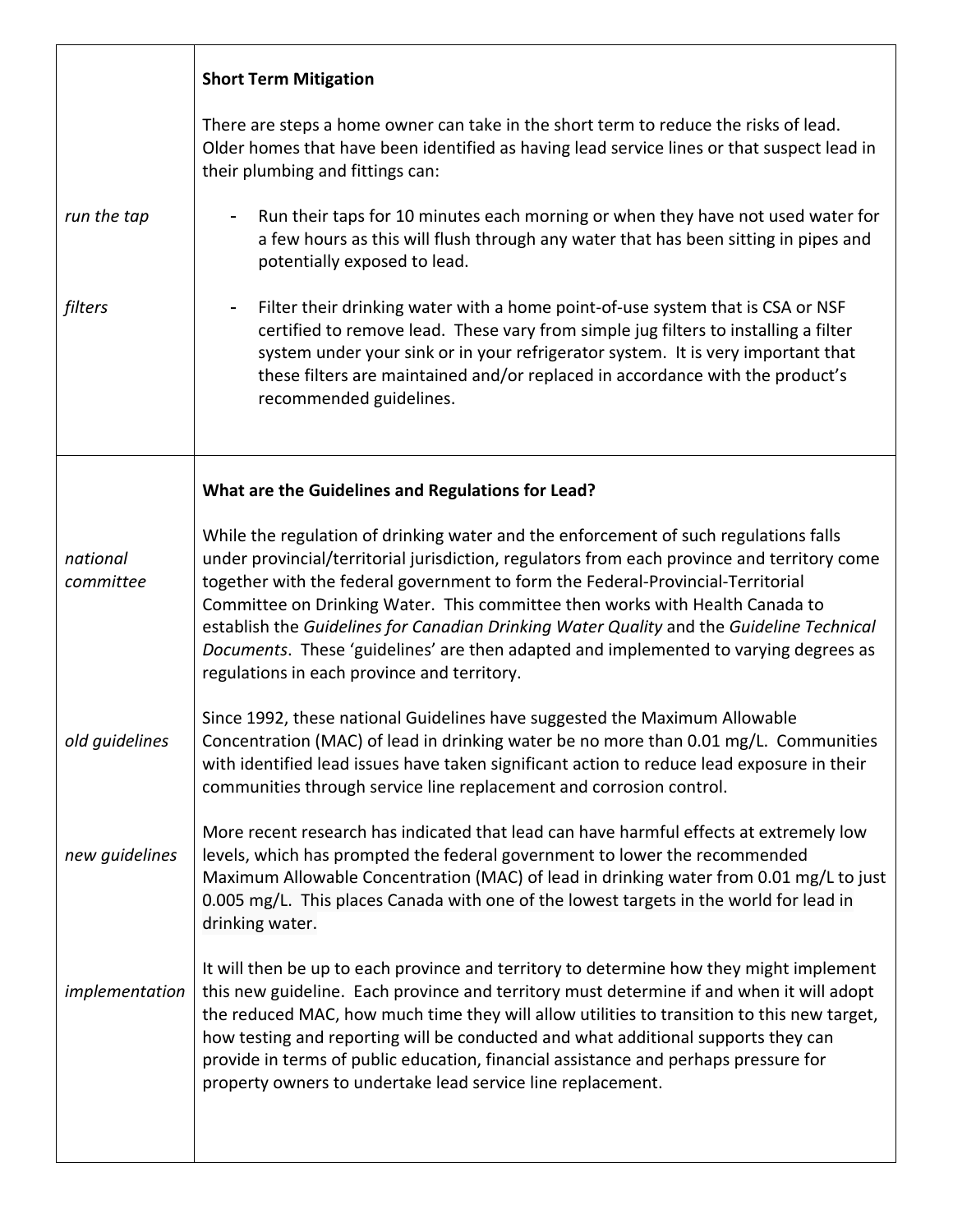|                                                    | <b>Testing for Lead</b>                                                                                                                                                                                                                                                                                                                                                                                                                                                                                                                                                                                                                                                                                             |
|----------------------------------------------------|---------------------------------------------------------------------------------------------------------------------------------------------------------------------------------------------------------------------------------------------------------------------------------------------------------------------------------------------------------------------------------------------------------------------------------------------------------------------------------------------------------------------------------------------------------------------------------------------------------------------------------------------------------------------------------------------------------------------|
| water testing                                      | Drinking water is tested regularly as it leaves the treatment plant and is regularly tested at various<br>points throughout the water distribution system to ensure safety. The testing protocols and<br>reporting requirements can vary from province to province. Testing is generally performed by the<br>water utilities, but is also undertaken by the local health authority. Provincial and territorial<br>regulations, based on the national Guidelines, require water utilities to regularly test for lead and<br>report the results. The Guidelines state that every effort should be made to maintain lead levels<br>in drinking water "as low as reasonably achievable" (referred to as ALARA).         |
| where we test                                      | Testing for lead, however, is required to be done from the tap within private residences and<br>buildings. So the results of lead testing are not necessarily indicative of the municipal water<br>supply, but rather of that particular home or building's supply pipe, plumbing and fixtures.                                                                                                                                                                                                                                                                                                                                                                                                                     |
|                                                    | What are the challenges we face to address Lead?                                                                                                                                                                                                                                                                                                                                                                                                                                                                                                                                                                                                                                                                    |
| challenges                                         | While Canadian municipalities and water utilities recognize the health risks of lead, and<br>fully support these new science-based guidelines, we all need to recognize the significant<br>challenges we all face to achieve these new targets:                                                                                                                                                                                                                                                                                                                                                                                                                                                                     |
| costs                                              | Tearing up streets and front yards to remove and replace lead service lines is very<br>expensive and very disruptive to communities.<br>For many communities, this will require financial assistance from the<br>$\circ$<br>federal and/or provincial governments as well as increased water rates or<br>specific levies.                                                                                                                                                                                                                                                                                                                                                                                           |
| time                                               | Even if funding is made available, such an endeavour will take many, many years<br>to complete.<br>o Alternative approaches and intermediate solutions need to be considered                                                                                                                                                                                                                                                                                                                                                                                                                                                                                                                                        |
| municipal<br>authority<br>homeowner<br>obligations | The greatest challenge is that most of the presence of lead is on private property<br>and within private homes and buildings<br>Most of the costs would be to work on private property<br>$\circ$<br>This is outside of the authority of the municipal utility being held<br>$\circ$<br>responsible for attaining these targets.<br>While municipalities work to incentivize property owners, there is no<br>$\circ$<br>obligation to cooperate with any lead replacement/reduction plan<br>Municipal utilities will be held responsible for the quality of the water<br>$\circ$<br>tested from a consumer's tap within their premises as opposed to testing<br>the water that is delivered to their property line. |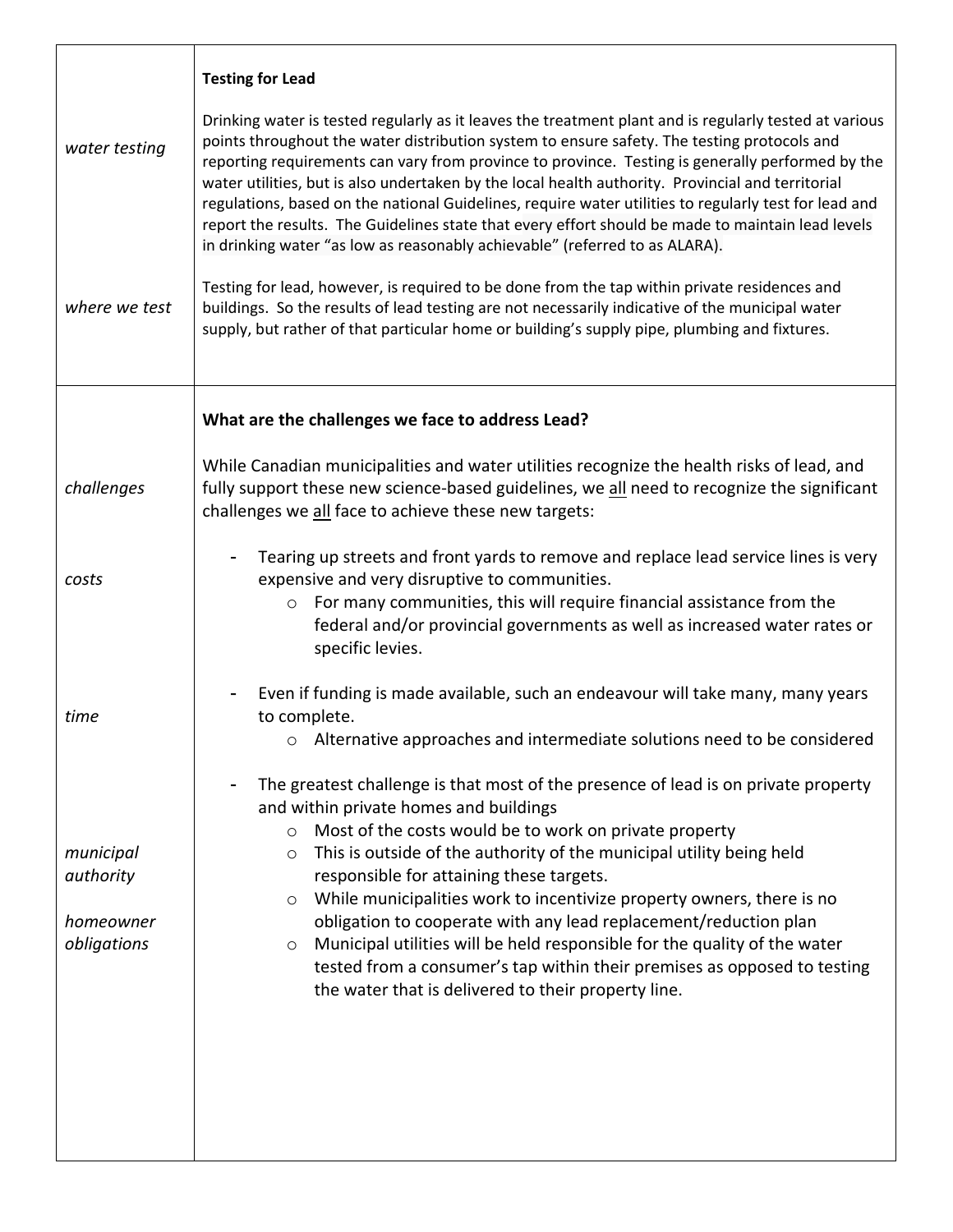|                   | What else can be done or should be done?                                                                                                                                                                                                                                                                                                                                                                                                                                                                                                                      |
|-------------------|---------------------------------------------------------------------------------------------------------------------------------------------------------------------------------------------------------------------------------------------------------------------------------------------------------------------------------------------------------------------------------------------------------------------------------------------------------------------------------------------------------------------------------------------------------------|
| education         | Educating the Public on:<br>The health risks of lead, the potential for lead in their homes and their own<br>$\circ$<br>responsibility to address lead in their home<br>The responsibility of property owners to cooperate with municipalities on<br>$\circ$<br>projects to replace lead service lines                                                                                                                                                                                                                                                        |
| identification    | Public Identification of Lead:<br>All municipalities must complete an assessment of the risk of lead in their<br>$\circ$<br>communities, complete adequate inventories of where lead exists (or is<br>likely to exist) and this should be shared with the public<br>It could be mandatory for the presence of Lead to be identified in home<br>$\circ$<br>inspections so the potential home buyer can be made aware as this is a<br>greater concern to those who are pregnant or with young children (similar<br>to identifying asbestos, or UFFI insulation) |
| authority         | Permissive Legislation:<br>Each province and territory may need to reconsider any legislation that<br>$\circ$<br>currently restricts municipal utilities from expending funds on private<br>property or conducting work upon private property                                                                                                                                                                                                                                                                                                                 |
| cooperation       | They may also wish to consider legislation forcing property owners to<br>$\circ$<br>cooperate with and participate in service line replacement programs                                                                                                                                                                                                                                                                                                                                                                                                       |
| grants<br>rebates | <b>Financial Supports</b><br>The federal and provincial governments need to identify specific funds to<br>$\circ$<br>support municipal costs in such removal/replacement or alternative<br>solutions, or identify lead reduction as a higher priority in existing<br>infrastructure funding programs<br>$\circ$ The federal and provincial governments need to consider financial<br>incentives to property owners to take action, either through grants or tax<br>rebates                                                                                    |
|                   | So is my tap water safe to drink?                                                                                                                                                                                                                                                                                                                                                                                                                                                                                                                             |
| professionalism   | Canadian municipalities have prided themselves in consistently providing some of the<br>safest drinking water in the world. We have the greatest confidence in our national<br>guidelines, the provincial regulations and oversight, and, most-importantly, in the<br>professionalism of our water operators.                                                                                                                                                                                                                                                 |
| new targets       | Nothing has changed overnight about Canadians' drinking water. We have just set new<br>targets to be even better.                                                                                                                                                                                                                                                                                                                                                                                                                                             |
| commitment        | Our Canadian municipal utilities provided their communities with the safest water<br>yesterday, the safest water today and will continue to provide the safest water tomorrow.                                                                                                                                                                                                                                                                                                                                                                                |